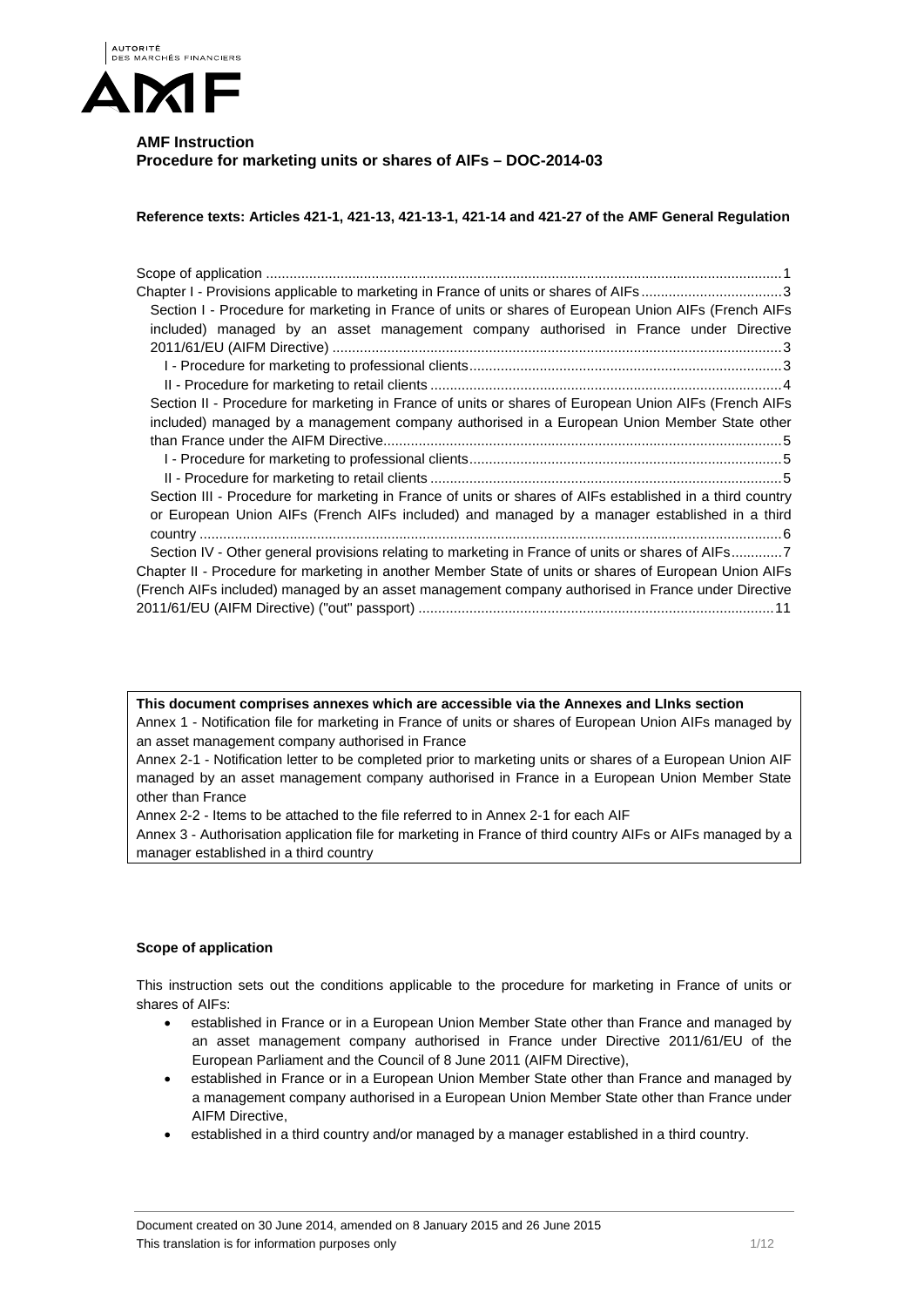

This instruction also sets out the procedure applicable to marketing in another European Union Member State of the units or shares of a European Union AIF (including of French AIFs) managed by an asset management company authorised in France under the AIFM Directive ("out" passport).

This instruction does not explain the provisions relating to the passport mechanism provided by Directive 2003/71/EC of the European Parliament and the Council of 4 November 2003 on the prospectus to be published when securities are offered to the public or admitted to trading, amended by Directive 2010/73/EU of 24 November 2010.

In this respect it is stated that if an AIF is of the closed-ended type within the meaning of Directive 2003/71/EC, application should be made both of the provisions of this instruction and of those based on Directive 2003/71/EC of the European Parliament and the Council of 4 November 2003.

Finally, this instruction does not apply to French asset management companies not authorised under the AIFM Directive.<sup>1</sup> Nor does it concern marketing of units or shares of AIFs under Regulation (EU) n° 345/2013 of the European Parliament and the Council of 17 April 2013 on European venture capital funds or Regulation (EU) n° 346/2013 of the European Parliament and the Council of 17 April 2013 on European social entrepreneurship funds.

### **Terms used**

The term AIF also refers to the "Other AIFs" referred to in Article L. 214-24, III of the Monetary and Financial Code.

When the AIF is self-managed, the terms "asset management company", "management company" and "manager" refer to the AIF itself.

The term professional clients refers to:

- professional clients corresponding to the criteria of Article D. 533-11 of the Monetary and Financial Code, and
- $\bullet$  clients opting for professional client treatment.<sup>2</sup>

Document created on 30 June 2014, amended on 8 January 2015 and 26 June 2015 This translation is for information purposes only the contract of the contract of the contract of the contract of the contract of the contract of the contract of the contract of the contract of the contract of the contract

 1 In other words, this instruction does not apply to asset management companies for which the total value of the assets of the AIFs they manage, calculated in accordance with Article 2 of Delegated Regulation (EU) n° 231/2013 of the Commission of 19 December 2012, is below the thresholds set out in Article R. 532-12-1 of the Monetary and Financial Code and which have not opted for full application of the AIFM directive.<br> $2.0$  tigle 1. 533.46 of the Menatery and Financial Code, see also 0.

Article L. 533-16 of the Monetary and Financial Code, see also Articles 314-6 and 314-7 of the AMF General Regulation applicable to asset management companies authorised under the AIFM Directive by reference to Article 319-4 of the AMF General Regulation.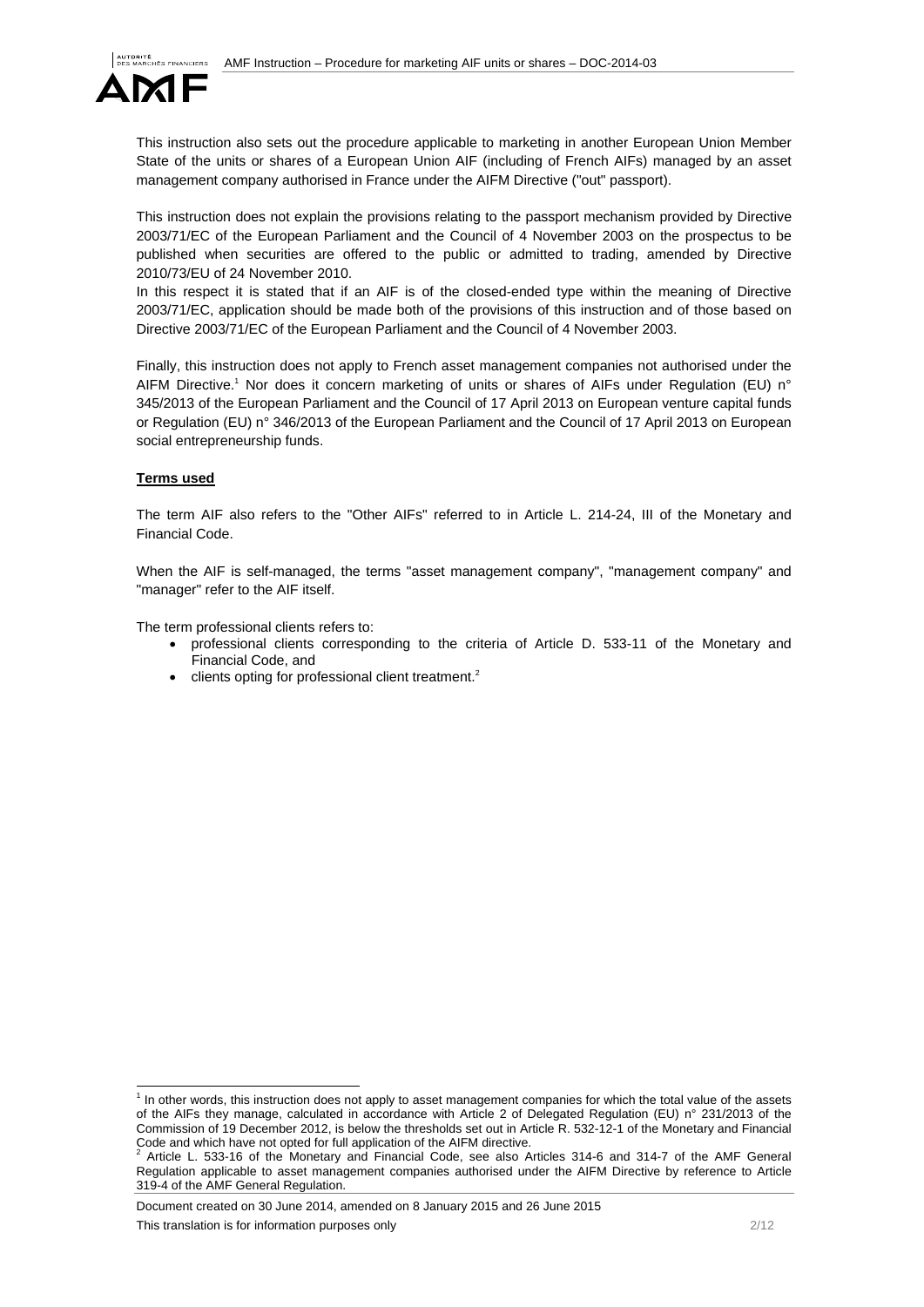

## **Chapter I - Provisions applicable to marketing in France of units or shares of AIFs**

## **Section I - Procedure for marketing in France of units or shares of European Union AIFs (French AIFs included) managed by an asset management company authorised in France under Directive 2011/61/EU (AIFM Directive)**

As an introduction, when the application for marketing in France (to professional or retail clients) concerns a French authorised or declared AIF<sup>3</sup> and is made at the same time as the authorisation application or declaration of the AIF, the asset management company shall refer to the instruction applicable to the AIF in question (see AMF Instructions - DOC 2011-20, 2011-21, 2011-22, 2011-23 and 2012-06). If the application for marketing in France (to professional or retail clients) is made after the authorisation or declaration, the asset management company shall refer to the procedure hereafter.

Only (French) AIFs authorised or declared after 22 July 2014 must comply with the obligation of notification and authorisation of marketing in France provided by Article L. 214-24-1 of the Monetary and Financial Code.

You are also reminded that pursuant to Article 33 of Decree n° 2013-676 of 25 July 2013 amending the legal framework of asset management, the regime for marketing in France of AIFs established in the European Union and managed by an asset management company does not apply to marketing of units or shares of AIFs subject to a public offer with a prospectus that was drafted and published in accordance with Directive 2003/71/EC of the European Parliament and the Council of 4 November 2003 prior to 27 July 2013, for the period of validity of the prospectus.

#### **I - Procedure for marketing to professional clients**

#### **Article 1**

Pursuant to Article 421-1 of the AMF General Regulation, all AIFs established in France or in another European Union Member State and managed by an asset management company authorised in France under Directive 2011/61/EU (AIFM Directive) must be the subject of a procedure of notification to the AMF prior to marketing their units or shares in France to professional clients.

### **Article 2**

The notification file comprises:

- 1) a duly completed copy of the form in Annex 1 to this instruction,
- 2) the attachments referred to in Annex I, along with any other document that the management company deems necessary for the examination of the application.

#### **Article 3**

The notification file is transmitted directly to the AMF through the GECO database extranet of the asset management company. If the AIF is not referenced in the GECO database when the application is made and does not require authorisation or declaration, the asset management company must register beforehand.

### **Article 4**

When it receives a complete notification file, the AMF sends an acknowledgement of receipt for the file by e-mail.

### **Article 5**

Pursuant to Article 421-2 of the AMF General Regulation, the AMF shall indicate within 20 business days of receipt of the complete notification file whether the asset management company may start marketing the units or shares of the AIF to professional clients.

Document created on 30 June 2014, amended on 8 January 2015 and 26 June 2015 This translation is for information purposes only 3/12

 3 These are retail investment funds, funds of alternative funds, private equity funds, real estate collective investment undertakings (OPCI), professional real estate collective investment undertakings, professional investment funds, professional specialised funds, professional private equity funds and employee investment undertakings.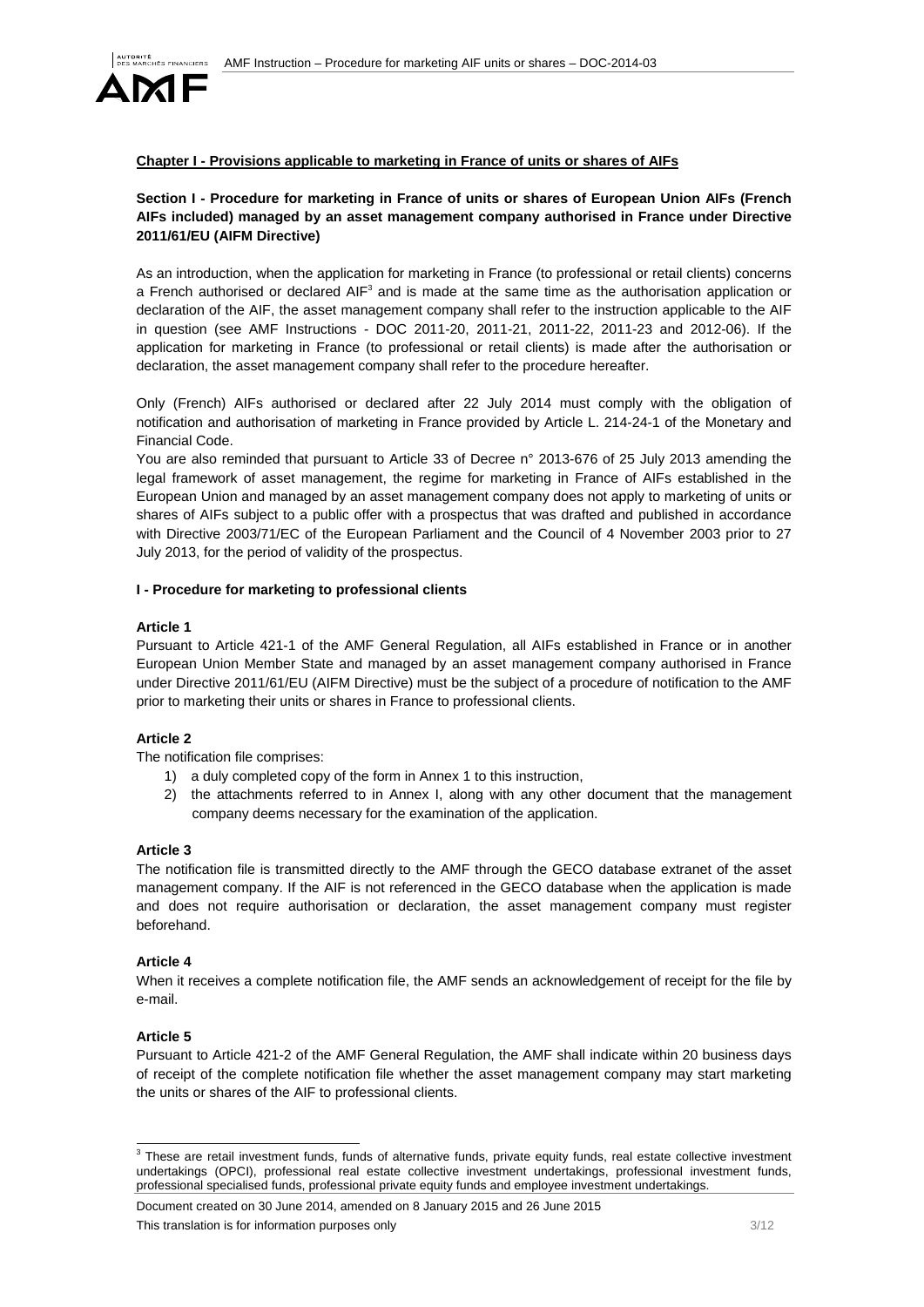

The AMF may ask for further information; if it does so, it informs the asset management company to this effect. The asset management company may send this additional information to the AMF by e-mail, indicating the references of the file.

Pursuant to Article 421-2 of the AMF General Regulation, the AMF shall only object to marketing of the AIF if the management of said AIF by the asset management company is not, or will not be compliant with the laws and regulations applicable to asset management companies or with Books II and V of the Monetary and Financial Code.

Marketing may only start in France when the asset management company has received the positive decision of the AMF sent by e-mail.

### **Article 6**

Pursuant to Article 421-3 of the AMF General Regulation, in the event of a material change to any of the particulars communicated in accordance with Article 2 of this Instruction, the asset management company shall inform the AMF to this effect by e-mail to the address passports-AIFM@amf-france.org, at least one month before implementing the change as regards any changes planned by the asset management company, or immediately after an unplanned change has occurred.

### **II - Procedure for marketing to retail clients**

### **Article 7**

Pursuant to Article 421-13 of the AMF General Regulation, all marketing in France to retail clients is subject to an authorisation procedure.

All authorisation applications for marketing in France to retail clients must also be accompanied by a marketing notification referred to in Article 1 of this instruction or must be made after such notification:

### *a) For French AIFs*

## *1st case - An application is being made for marketing to retail clients at the same time as marketing to professional clients*

If, when filing the application referred to in Article 1, the asset management company is also applying for an authorisation for marketing in France of units or shares of AIFs to retail clients, the AMF shall indicate within the same period of 20 business days referred to in Article 5, subject to the file being complete, whether the asset management company may start marketing the units or shares of the AIF to retail clients.

*2nd case - An application is being made for marketing to retail clients when the AIF can already be marketed to professional clients* 

If, when filing the application referred to in Article 1, the asset management company did not also apply for an authorisation for marketing in France of units or shares of AIFs to retail clients, the AMF shall indicate within a period of 20 business days, subject to the file being complete, whether the asset management company may start marketing the units or shares of the AIF to retail clients.

### *b) For AIFs established in a European Union Member State other than France*

Marketing in France to retail clients of units or shares of AIFs established in a European Union Member State other than France is subject to the particular conditions provided by Article 421-13 of the AMF General Regulation;

- 1) an instrument of information exchange and mutual assistance in the area of discretionary asset management has been put in place between the AMF and the supervisory authority of the AIF;
- 2) the AIF meets the conditions provided by a mutual recognition agreement for AIFs that may be marketed to retail clients, entered into between the AMF and the supervisory authority of the AIF.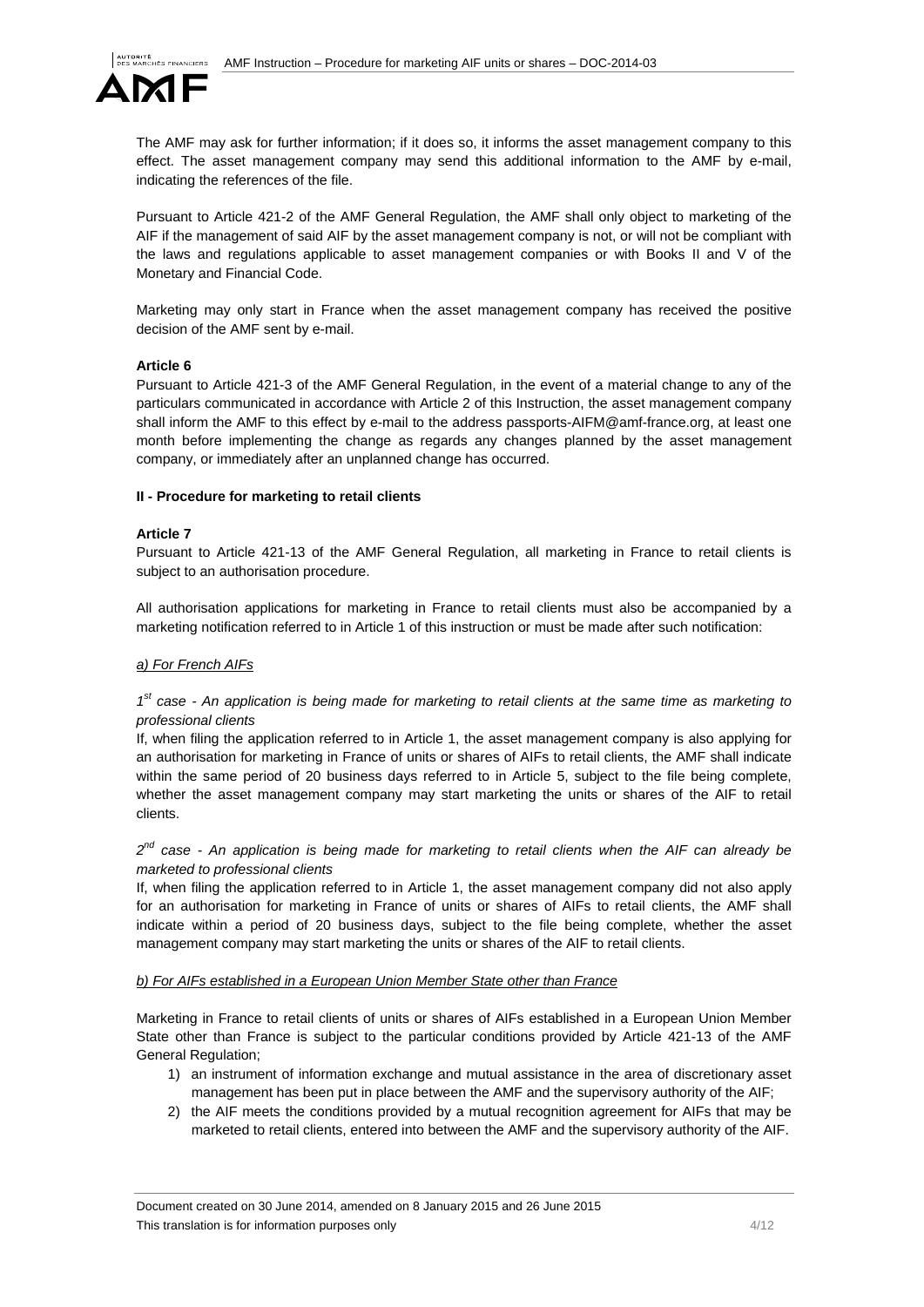

In this case, the asset management company shall attach evidence of compliance with the abovementioned conditions to the file. Any incomplete application shall be inadmissible.

If the file is complete, the AMF shall indicate within 20 business days whether the asset management company may start marketing the units or shares of the AIF to retail clients

**Section II - Procedure for marketing in France of units or shares of European Union AIFs (French AIFs included) managed by a management company authorised in a European Union Member State other than France under the AIFM Directive** 

### **I - Procedure for marketing to professional clients**

### **Article 10**

All AIFs established in France or in another European Member State and managed by a management company authorised under Directive 2011/61/UE in a European Member State other than France must be the subject, prior to marketing in France of their units or shares to professional clients, of a notification to the authority of the said management company (Article 32 of Directive 2011/61/EU).

This notification is transmitted by the home authority of the management company to the AMF. This transmission is notified to the management company by its home authority. Marketing may start in France as of the date of that notification to the management company by its competent authority.

### **II - Procedure for marketing to retail clients**

### **Article 11**

All AIFs established in France or in another European Union Member State and managed by a management company authorised under Directive 2011/61/UE in a European Member State other than France must be the subject, prior to marketing in France of their units or shares to retail clients, of an authorisation procedure (Article 421-13 of the AMF General Regulation).

The marketing authorisation application file ("marketing application") shall be signed by a person duly empowered by the management company, which is to say either one of the seneior managers of the management company or a person specifically empowered to that effect.

This marketing application may not be made before the AMF has received the notification referred to in Article 10. In other words, the notification procedure referred to in Article 10 must have been complied with beforehand.

## **Article 12**

Marketing in France to retail clients of units or shares of AIFs managed by a management company established in a European Union Member State other than France is subject to the particular conditions provided by Article 421-13 of the AMF General Regulation:

- 1) an instrument of information exchange and mutual assistance in the area of discretionary asset management has been put in place between the AMF and the supervisory authority of the management company; and
- 2) the management company meets the conditions provided by a mutual recognition agreement setting out the particular requirements applicable to the authorisation of management companies of AIFs that may be marketed to retail clients, entered into between the AMF and the supervisory authority of the management company.

Also, marketing in France to retail clients of units or shares of AIFs established in a European Union Member State other than France is subject to the particular conditions provided by Article 421-13 of the AMF General Regulation:

1) an instrument of information exchange and mutual assistance in the area of discretionary asset management has been put in place between the AMF and the supervisory authority of the AIF;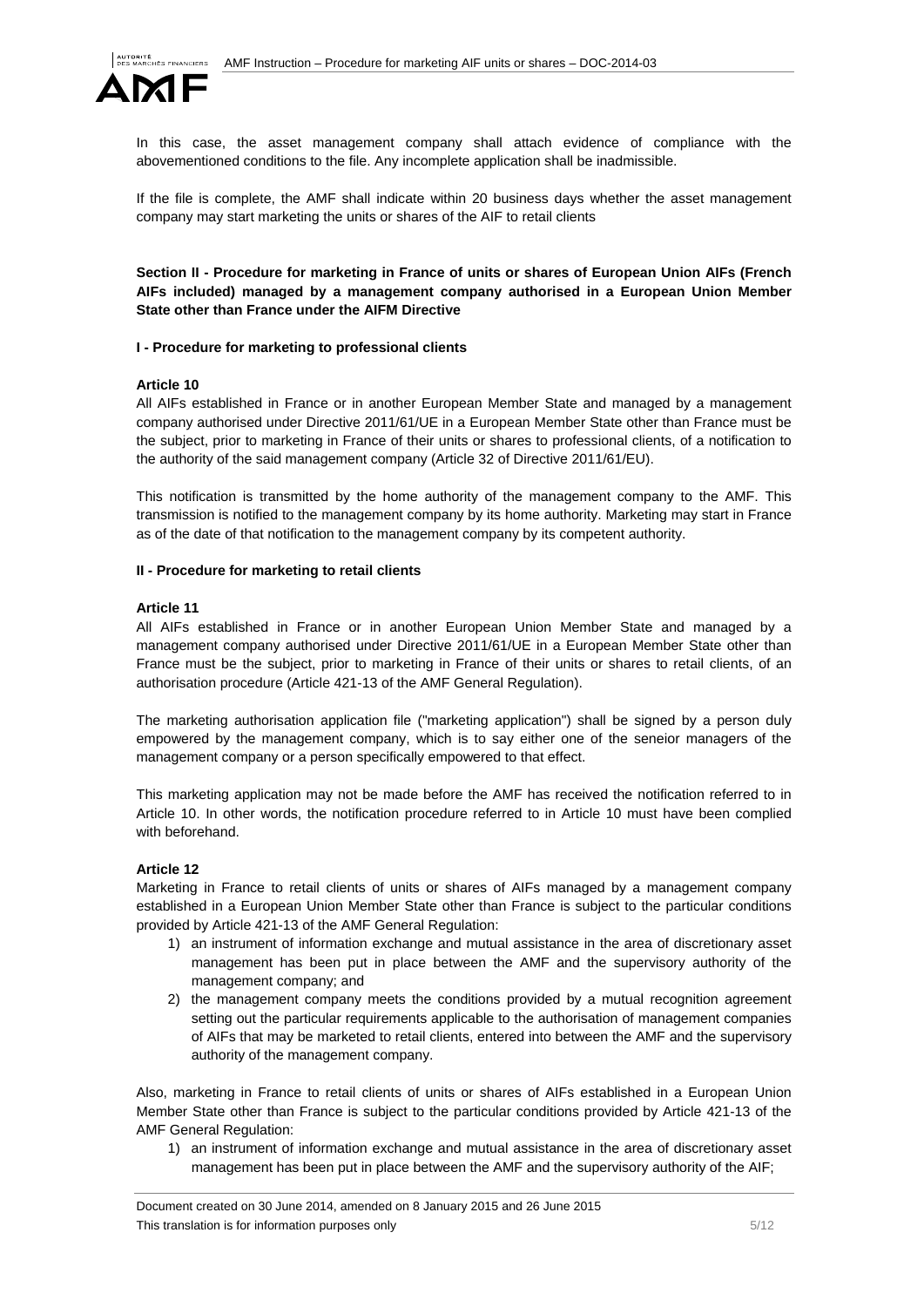

2) the AIF meets the conditions provided by a mutual recognition agreement for AIFs that may be marketed to retail clients, entered into between the AMF and the supervisory authority of the AIF.

The management company shall attach evidence of compliance with the abovementioned conditions to the file. Any incomplete application shall be inadmissible.

The application file shall be transmitted by e-mail to the following address: gio@amf-france.org.

### **Article 13**

When it receives a complete marketing application, the AMF sends an acknowledgement of receipt for the file by e-mail.

### **Article 14**

The AMF shall indicate within 20 business days of receipt of the complete file whether the asset management company may start marketing the units or shares of the AIF to retail clients.

The AMF may ask for further information; if it does so, it informs the management company to this effect. The management company may send this additional information to the AMF by e-mail, by post or by fax, indicating the references of the file.

Marketing may only start in France when the management company has received the positive decision of the AMF.

### **Article 15**

The management company shall inform the AMF promptly by e-mail to the address gio@amf-france.org of any material change to the particulars transmitted in the marketing authorisation application. The AMF may take any measure including, if necessary, the express prohibition of marketing in France to retail clients of the shares or units of the AIF.

## **Section III - Procedure for marketing in France of units or shares of AIFs established in a third country or European Union AIFs (French AIFs included) and managed by a manager established in a third country**

This section applies, for marketing to professional clients and retail clients:

- to AIFs of third countries, whether they are managed by an asset management company, management company or manager established in a third country
- to AIFs, whether they are established in the European Union (France included) or in a third country, where they are managed by a manager established in a third country.

### **Article 16**

Pursuant to Article 421-13-1 of the AMF General Regulation, any AIF established in a third country or any AIF established in the European Union and managed by a manager established in a third country, must be the subject, prior to marketing in France of its units or shares, of a procedure of authorisation by the AMF.

The marketing application must:

- provide evidence of compliance with the conditions set out in Article D. 214-32 of the Monetary and Financial Code; and
- for marketing to retail clients, provide evidence of compliance with the conditions set out in Article 421-13 of the AMF General Regulation.

Any incomplete application shall be inadmissible.

The marketing application shall be signed by a person duly empowered by the asset management company, management company or manager. This person shall be one of the senior managers of the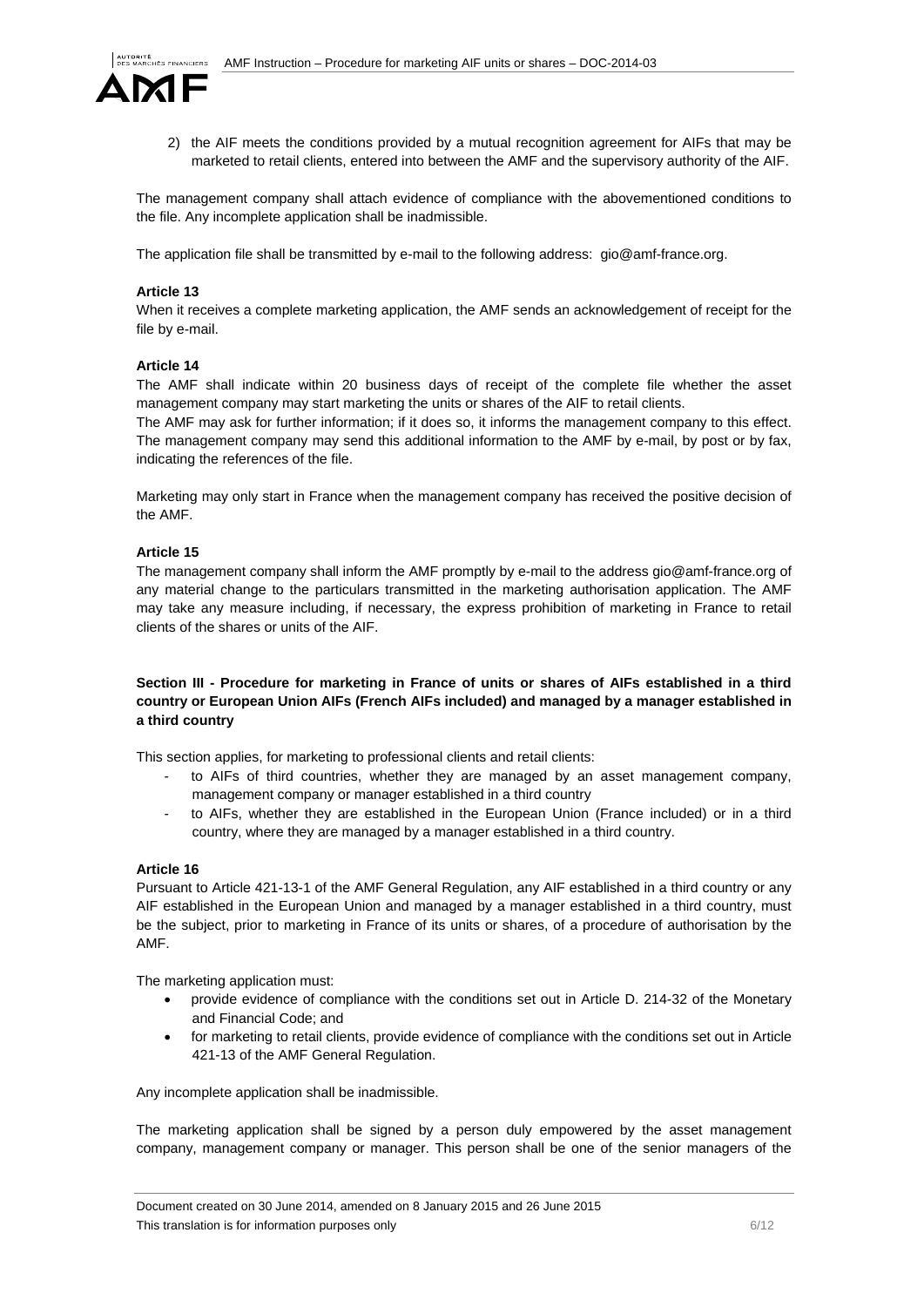

asset management company, management company or manager or a person specifically empowered to that effect.

# **Article 17**

The marketing application shall comprise:

- 1) a duly completed copy of the form in Annex 3 to this instruction,
- 2) the attachments referred to in Annex 3, along with any other document that the asset management company, management company or manager deems necessary for the examination of the application.

The marketing application may be transmitted directly to the AMF:

- via the GECO database of the asset management company; or
- by e-mail to the address gio@amf-france.org for management companies established in a European Union Member State other than France or managers established in a third country.

### **Article 18**

When it receives a complete marketing application, the AMF sends an acknowledgement of receipt for the file by e-mail.

### **Article 19**

The AMF shall indicate within two months of receipt of a complete file, by e-mail to the asset management company, management company or manager, whether it may start marketing in France of the units or shares of the AIF and the conditions of that marketing.

The AMF may ask for further information; if it does so, it shall inform the asset management company, management company or manager to this effect. The asset management company, management company or manager may send this additional information to the AMF by e-mail, post or fax, indicating the references of the file.

Marketing may only start in France when the asset management company, management company or manager has received the positive decision of the AMF.

### **Article 20**

The asset management company, management company or manager shall inform the AMF by e-mail to the address gio@amf-france.org of any material change to the particulars transmitted in the authorisation application for marketing of the units or shares of the AIF. The AMF may take any measure including, if necessary, the express prohibition of marketing in France of the units or shares of the AIF.

### **Section IV - Other general provisions relating to marketing in France of units or shares of AIFs**

### **Article 21 - Centralising correspondent**

You are reminded that, pursuant to Article 421-27 of the AMF General Regulation, "AIFs established in a European Union Member State other than France or their management company, or third country AIFs or their manager, subject to authorisation as stipulated by Articles 421-13 and 421-13-1, must name one or more correspondents, including a centralising correspondent, established in France under the conditions set out in an AMF Instruction.

Where the AIF established in another European Union Member State or a third country is managed by an asset management company authorised in France, it is not required to name a centralising correspondent within the meaning of Article 421-27 of the AMF General Regulation.

### **Article 22 – Fixed-sum AMF filing fee relating to marketing**

A filing fee is due to the AMF on the conditions set out in Articles L. 621-5-3, I, 4) and D. 621-27, 4) of the Monetary and Financial Code. Regardless of the attachments required within the framework of the passport or non-passport marketing procedure, proof of payment must be transmitted to the AMF for marketing in France.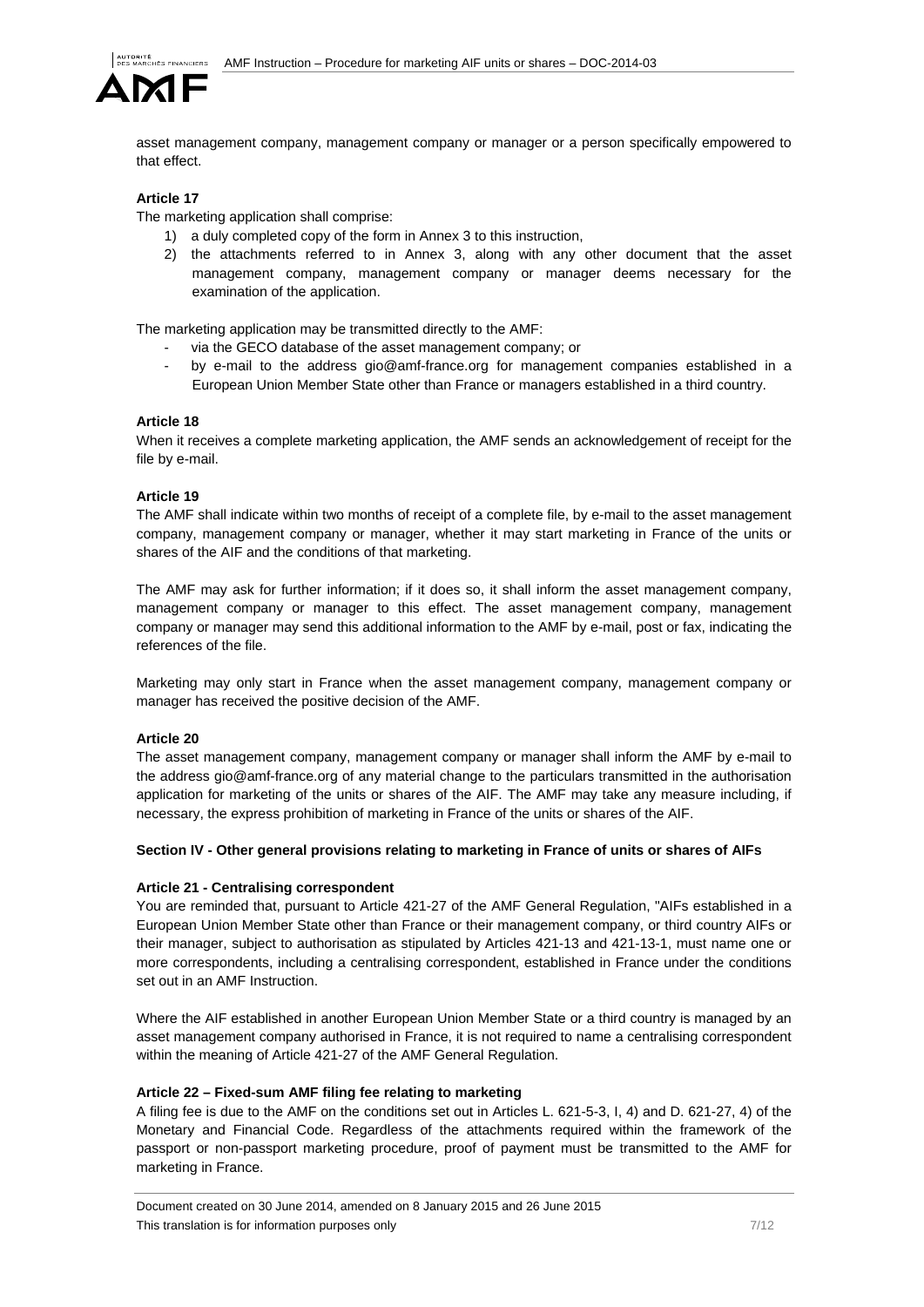

## **Article 23 - Examination by the AMF of marketing of the AIF**

The AMF is entitled to request any further information about the marketing of the UCITS and, in particular, the marketing materials before they are disseminated.

By the terms of Article 421-25 of the AMF General Regulation, the AMF may exercise the prerogatives referred to in Article 314-30 with regard to any person distributing AIFs.

All advertisements from the AIF aimed at investors shall be clearly identified as such. They shall be accurate, clear and not misleading. More specifically, if an advertisement containing an invitation to buy units or shares of an AIF includes specific information about the AIF, it may not contain information that contradicts the information provided in the information documents for investors, or that understates the importance of such information.

Such advertisements shall state whether information documents for investors are available.

They shall stipulate where and in which languages holders and potential investors in the AIF can obtain this information and these documents, or how they can gain access to them.

By the terms of Article 314-10 of the AMF General Regulation,<sup>4</sup> "Investment services proviers shall ensure that all information that they address to clients, including marketing information, satisfies the conditions laid down in I of Article L. 533-12 of the Monetary and Financial Code.<sup>5</sup> Investment services providers shall ensure that all information, including marketing information, that they address to retail clients or that is likely to be received by retail clients, satisfies the conditions laid down in Articles 314-11 to 314-17 [of the AMF General Regulation]."

Finally, in accordance with Article 314-30 of the AMF General Regulation,<sup>6</sup> "The AMF may require investment services providers to submit to it their marketing communications for the investment services that they provide and the financial instruments that they offer prior to publication, distribution or broadcast. It may require changes to the presentation or the content to ensure that the information is accurate, clear and not misleading."

The abovementioned provisions of Articles 421-25, 314-10 and 314-30 and following of the AMF General Regulation<sup>7</sup> apply notably to advertising for the AIF.

If the AMF has asked the asset management company, management company or manager to submit the marketing communications of the AIF to it, such communications shall be sent to the following e-mail address: passports-AIFM@amf-france.org.

### **Article 24 - Disclosure to the public in France**

1. Pursuant to Article 421-27 of the AMF General Regulation, management companies established in a European Union Member State other than France or managers established in a third country shall be required to inform unit or shareholders in the same conditions as those required by the national law of the country in which the AIF is marketed (for example, for AIFs authorised for marketing to retail or professional clients, in the conditions set out in Instruction n° 2011-20 and Instruction 2012-06 respectively).

Document created on 30 June 2014, amended on 8 January 2015 and 26 June 2015

 4 Applicable to asset management companies authorised under the AIFM Directive by reference to Article 319-5 of the AMF General Regulation.

<sup>5</sup> Article L. 533-12 of the Monetary and Financial Code states that:

*<sup>&</sup>quot;I. - All the information, including communications of a promotional nature, that is sent to clients, including potential clients, by an investment service provider, shall have a content which is accurate, clear and not misleading. Communications of a promotional nature shall be clearly identifiable as such.* 

*II. Investment service providers shall communicate to their clients, including their potential clients, information that*  enables them to have a reasonable understanding of the nature of the investment service and the specific type of *financial instrument proposed, as well as the risks associated therewith, thus enabling them to make their investment decisions in full knowledge of the facts."* 6

Applicable to asset management companies authorised under the AIFM Directive by reference to Article 319-5 of the AMF General Regulation.<br>
<sup>7</sup> Articles 314, 10 and 314

Articles 314-10 and 314-30 and following are applicable to asset management companies authorised under the AIFM Directive by reference to Article 319-5 of the AMF General Regulation.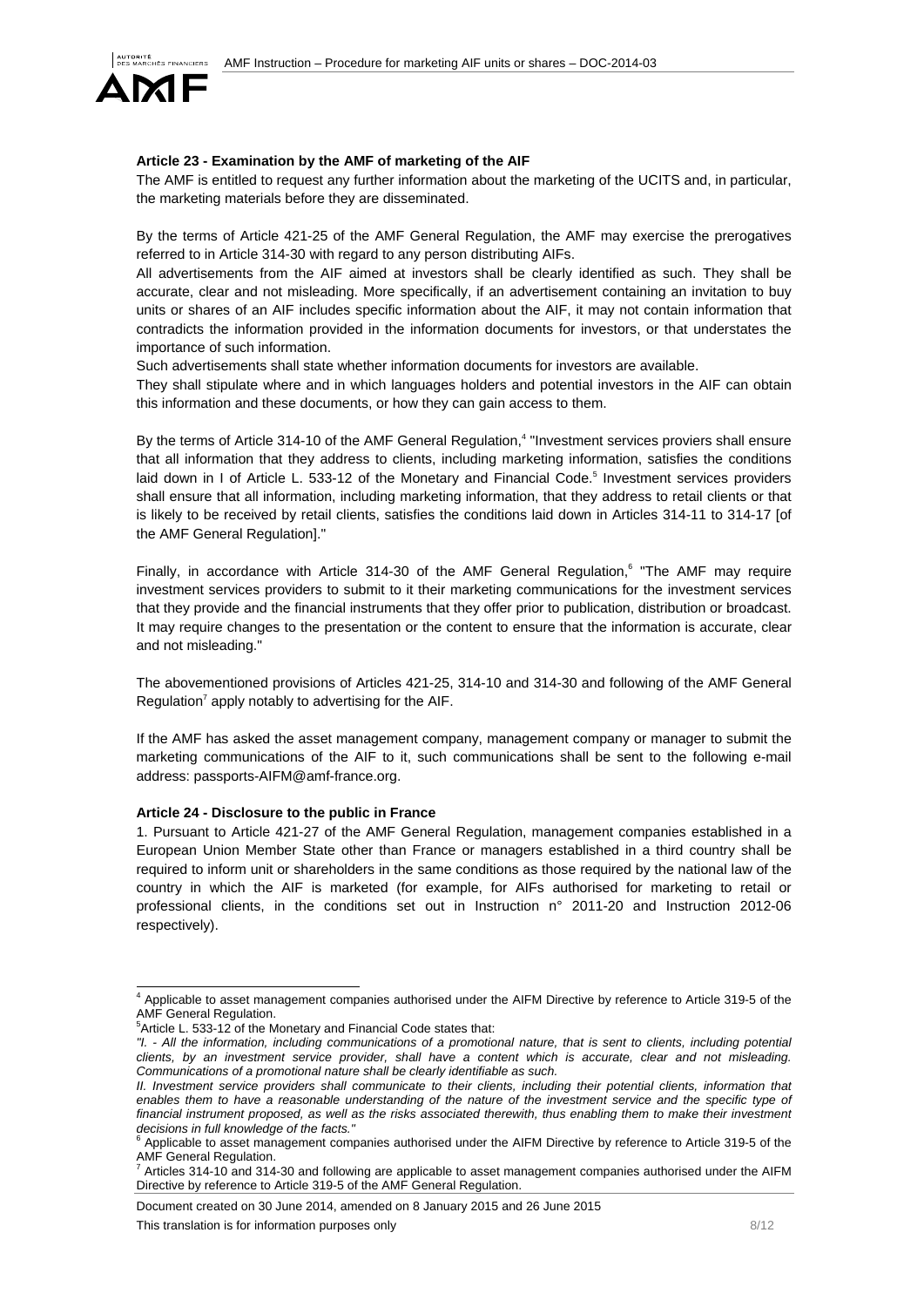

2. Pursuant to Article 421-34, I of the AMF General Regulation, the asset management company, management company or manager shall provide investors of the AIF with the following information before they invest in the AIF:

a) a description of the investment strategy and objectives of the AIF, information on where any master AIF within the meaning of the AIFM Directive<sup>8</sup> is established and where the underlying funds are established if the AIF is a fund of funds, a description of the types of assets in which the AIF may invest, the techniques it may employ and all associated risks, any applicable investment restrictions, the circumstances in which the AIF may use leverage, the types and sources of leverage permitted and the associated risks, any restrictions on the use of leverage and any collateral and asset reuse arrangements, and the maximum level of leverage which the asset management company, management company or manager is entitled to employ on behalf of the AIF;

b) a description of the procedures by which the AIF may change its investment strategy or investment policy, or both;

c) a description of the main legal implications of the contractual relationship entered into for the purpose of investment, including information on jurisdiction, on the applicable law and on the existence or not of any legal instruments providing for the recognition and enforcement of judgements in the territory where the AIF is established;

d) the identity of the asset management company, management company or manager, of the AIF's depositary, auditor and any other service providers and a description of their duties and the investors' rights;

e) a description of how the asset management company, management company or manager is complying with the requirements of Article  $9(7)$  of Directive 2011/61/EU;<sup>9</sup>

f) a description of any management function delegated by the asset management company, management company or manager and of any safe-keeping function delegated by the depositary, the identification of the delegate and any conflicts of interest that may arise from such delegations;

g) a description of the AIF's valuation procedure and of the pricing methodology for valuing assets, including the methods used in valuing hard-to-value assets;

h) a description of the AIF's liquidity risk management, including the redemption rights both in normal and in exceptional circumstances, and the existing redemption arrangements with investors;

i) a description of all fees, charges and expenses and of the maximum amounts thereof which are directly or indirectly borne by investors;

j) a description of how the asset management company, management company or manager ensures a fair treatment of investors and, whenever an investor obtains preferential treatment or the right to obtain preferential treatment, a description of that preferential treatment, the type of investors who obtain such preferential treatment and, where relevant, their legal or economic links with the AIF or asset management company, management company or manager;

k) where available, the last annual report referred top in point 3 of this article;

l) the procedure and conditions for the issue and sale of units or shares;

m) where necessary, the last net asset value of AIF or the last market price of AIF units or shares:

<sup>&</sup>lt;sup>8</sup> This definition is transposed into French law in Article L. 214-24 IV of the Monetary and Financial Code. Transposed into French law in Article 317-2 IV of the AMF General Regulation.

Document created on 30 June 2014, amended on 8 January 2015 and 26 June 2015 This translation is for information purposes only measured by the state of the state of 12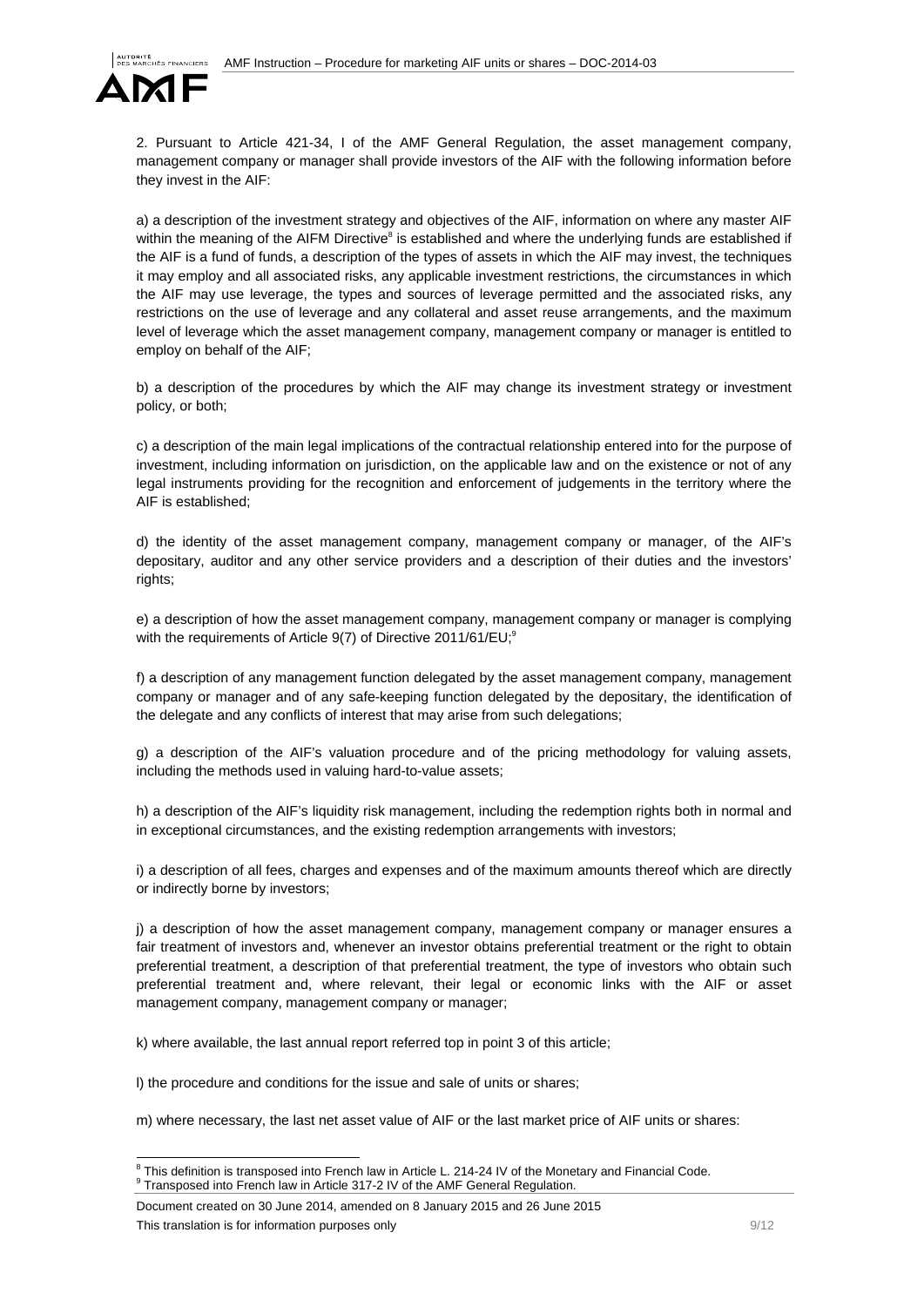

n) where available, the historical performance of the AIF;

o) the identity of the prime broker and a description of any material arrangements of the AIF with its prime brokers and the way the conflicts of interest in relation thereto are managed and the provision in the contract with the depositary on the possibility of transfer and reuse of AIF assets, and information about any transfer of liability to the prime broker that may exist;

p) description of how and when the information required under paragraphs 4 and 5 of Article 23 of the AIFM Directive<sup>10</sup> will be disclosed.

q) When the units or shares of AIF are admitted for trading on a regulated market or a multilateral trading facility pursuant to Article D. 214-32-31 of the [French] Monetary and Financial Code, the AIFs make information on the procedures of this admission available to the public and, where necessary, the impact of this admission on subscription/redemption fees/commissions for investors choosing this distribution method.

You are also reminded that Article 421-34 of the AMF General Regulation also makes the following provisions:

"II. - The AIF or its asset management company, management company or manager shall inform the investors before they invest in the AIF of any arrangement made by the depositary to contractually discharge itself of liability in accordance with Article L. 214-24-10, II and II of the Monetary and Financial Code. The AIF or its asset management company, management company or manager shall also inform unit or shareholders of any changes with respect to depositary liability without delay.

IV. European Union AIFs and AIFs marketed in the European Union employing leverage, or their asset management company, management company or manager, periodically disclose to unit or shareholders:

1. The percentage of the AIF's assets which are subject to special arrangements arising from their illiquid nature;

2. Any new arrangements for managing the liquidity of the AIF;

3. The current risk profile of the AIF and the risk management systems employed by the AIF or its asset management company, management company or manager to manage those risks.

V. European Union AIFs and AIFs marketed in the European Union employing leverage, or their asset management company, management company or manager, disclose the following information regularly for each of these AIFs:

1. Any changes to the maximum level of leverage which the asset management company, management company or manager may employ on behalf of the AIF as well as any right of reuse of collateral or any guarantee granted under the leveraging arrangement;

2. The total amount of leverage employed by that AIF.

3. The annual report shall contain at least the following:

the management report,

l

- the financial statements defined by the chart of accounts and including the certification issued by the statutory auditor,
- any material changes, within the meaning of Article 106 of Delegated Regulation (EU) n° 231/2013 of the Commission of 19 December 2012, to the information referred to in point 2 of this article of the instruction during the financial year covered by the report,
- the total amount of remuneration for the financial year, split into fixed and variable remuneration, paid by the asset management company, management company or manager to its staff, the number of beneficiaries and, where relevant, carried interests paid by the AIF.
- the aggregate amount of remuneration broken down by senior managers and members of staff of the asset management company, management company or manager whose activities have a material impact on the risk profile of the AIF.

<sup>&</sup>lt;sup>10</sup> Transposed in Article 421-34 IV and V of the AMF General Regulation.

Document created on 30 June 2014, amended on 8 January 2015 and 26 June 2015 This translation is for information purposes only 10/12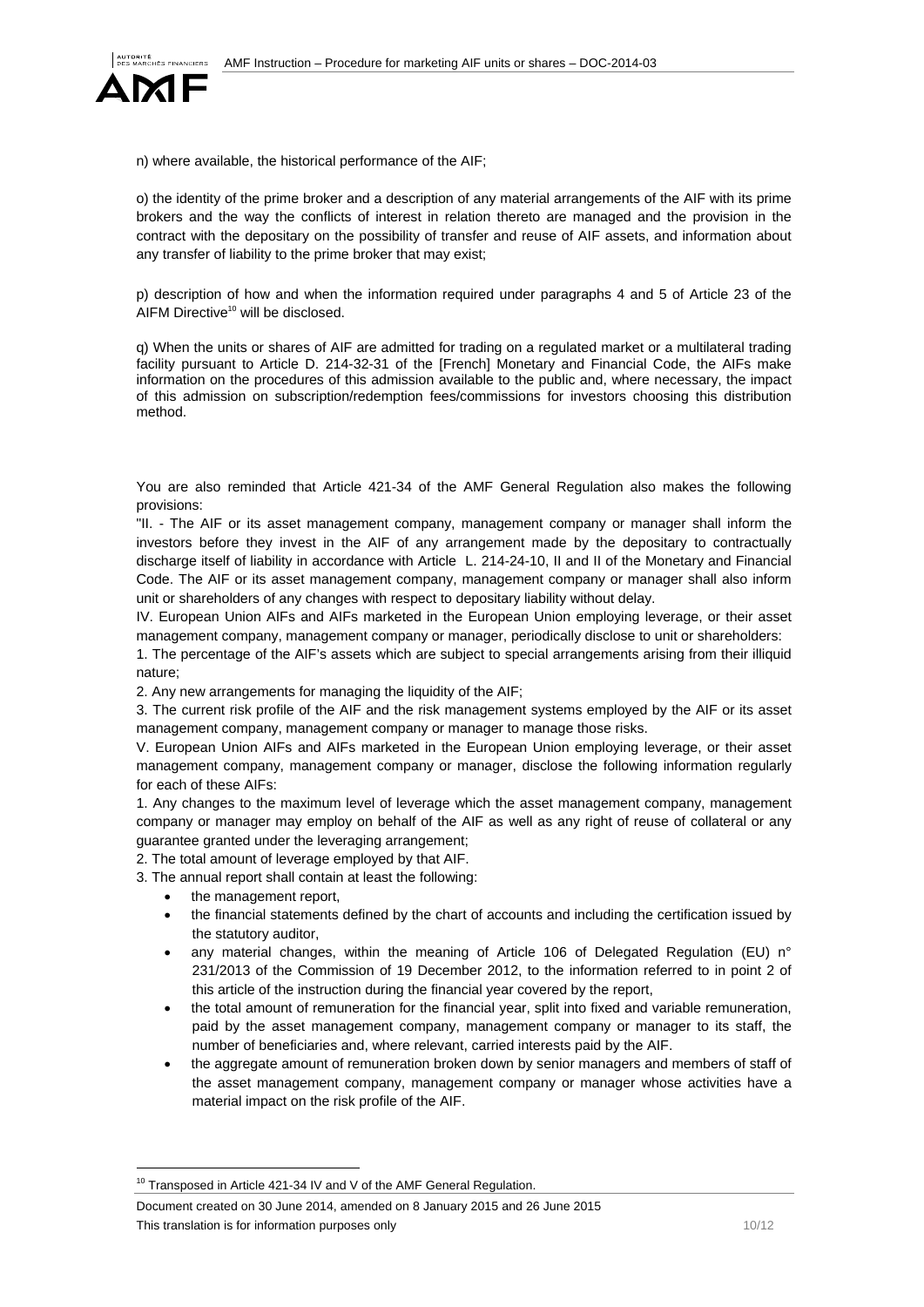

Pursuant to Article L. 214-24-19 of the Monetary and Financial Code, the accounting information given in the annual report shall be prepared in accordance with French accounting standards or the accounting standards of the country in which the AIF is established.

The report issued by the statutory auditor and, where appropriate, any qualifications, shall be reproduced in full in the annual report.

**Chapter II - Procedure for marketing in another Member State of units or shares of European Union AIFs (French AIFs included) managed by an asset management company authorised in France under Directive 2011/61/EU (AIFM Directive) ("out" passport)** 

### **Article 25**

Pursuant to Article 421-14 of the AMF General Regulation, all AIFs established in France or in another European Union Member State and managed by an asset management company authorised in France under Directive 2011/61/EU (AIFM Directive) must be the subject of a procedure of notification to the AMF prior to marketing their units or shares in a European Union Member State other than France to professional clients.

### **Article 26**

Pursuant to Article 421-14 of the AMF General Regulation, the marketing notification file comprises:

- 1) A copy of the notification letter in Annex 2-1 to this Instruction, drafted in a language customary in the sphere of international finance, in which each section is completed;
- 2) The attachments referred to in Annex 2-2, along with any other document that the asset management company deems necessary for the examination of the application. These attachments are drafted in a language customary in the sphere of international finance or in a language accepted by the competent authorities of the Member State in which the asset management company intends to market the units or shares of the AIF.

The notification file is transmitted directly to the AMF through the GECO database extranet of the asset management company.

### **Article 27**

When it receives a complete marketing notification file, the AMF sends an acknowledgement of receipt for the file by e-mail.

### **Article 28**

According to Article L. 214-24-2, III and Article D. 214-32-4-1 of the Monetary and Financial Code, the AMF shall transmit the notification file within 20 business days to the competent authorities of the host Member State where it is intended that the units or shares of the AIF be marketed. The AMF shall enclose a statement to the effect that the asset management company of the AIF concerned is authorised to manage AIFs with a particular investment strategy.

The AMF shall, without delay, notify the asset management company about the transmission of the abovementioned file to the competent authorities of the host Member State. The units or shares of the AIF may be marketed to professional clients in the host Member State as of the date of the abovementioned notification.

It is hereby stated that the asset management company shall:

- check any additional requirements of the host Member State relating to marketing;
- if it intends to market units or shares of the AIF to retail clients in the host Member State, check any conditions and arrangements for such marketing, where appropriate.

### **Article 29**

In accordance with Article L. 214-24-2, V of the Monetary and Financial Code, in the event of a material change to any of the particulars communicated in the notification file, the asset management company shall inform the AMF to this effect by e-mail to the address passports-AIFM@amf-france.org, using the